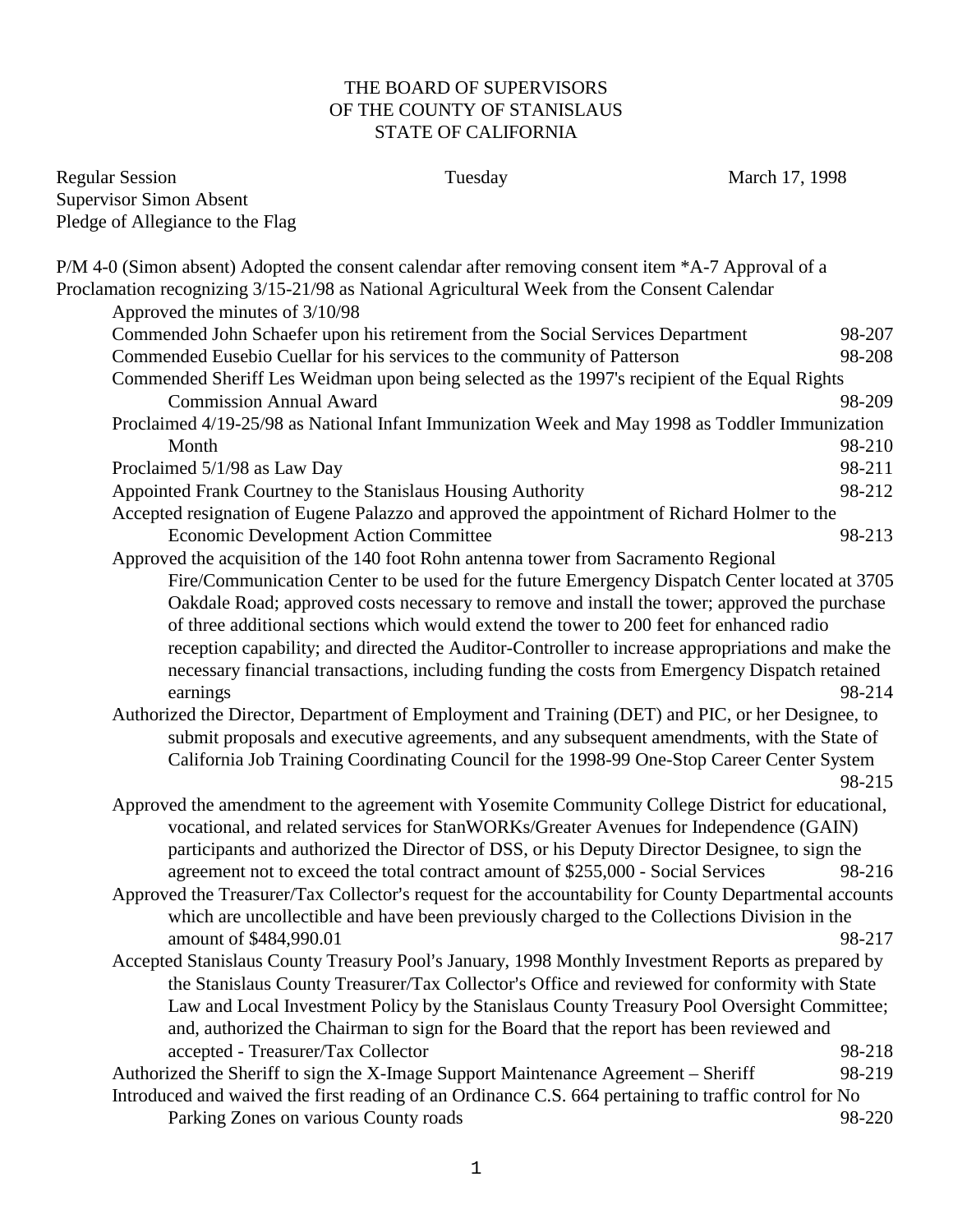Declared restrictions to preserve Wetland Mitigation Habitat on a portion of Salado Creek and authorized the Chairman to sign the declaration 98-221 Approved Salida Planned Development Park Account expenditure to Miracle Recreation Equipment Company and authorized the Auditor-Controller to issue a warrant in the amount of \$85,572 payable to Miracle Recreation Equipment Company 98-222

C/M 4-0 (Simon absent) Proclaimed recognizing 3/15-21/98 as National Agricultural Week 98-223 (1-17

P/M 4-0 (Simon absent) Approved application of the Office of Criminal Justice (OCJP), Violence Against Women Grant; adopted a three year Board Resolution and delegated J.C. Brazelton as the official authorized to sign the grant application; and, directed the DA to return to the Board upon grant approval for authorization to accept grant funds and to make the necessary budget adjustments - District Attorney 98-224 (1-496

P/M 3-0 (Simon absent)(Caruso abstained) Approved the \$500,000 1998 Community Block Grant application regarding Housing Rehabilitation (\$416,250), First-Time Homebuyer Assistance (\$46,250) and General Administration (\$37,500); authorized the CEO to sign the statement of Assurances executed in connection with the application and, if awarded, the grant; approved the commitment of personnel and in-kind services not to exceed \$5,000; and, approved the waiver of Building Permit Fees of \$4,000 98-226 (1-755

C/M 3-1 (Paul) (Simon absent) Authorized the Mental Health Director to establish Department policy requiring competitive applications be solicited no later than five years from the onset of the development of a contract program and authorized the Mental Health Director, in collaboration with the County Purchasing Officer, to proceed with requesting applications from interested organizations to provide Mental Health Services using an Integrated Service Agency Model to Seriously Mentally Disordered Adults and Older Adults on a contractual basis beginning in FY 1999-2000 - Mental Health 98-225 (1-1083

Referred to the Parks and Recreation Department a notice from the California State Fish and Game Commission is requesting written and oral comments regarding proposed regulatory action relative to mammal hunting and trapping regulations in Title 14, California Code of Regulations

Referred to the Health Services Agency a letter from Assembly member Torlakson seeking support of AB 2000 the Taxpayers' Tobacco Relief Act of 1998

Referred to the CEO a letter from the Sacramento County Board of Supervisors requesting support of AB 2158 (Ortiz) regarding negotiations between the recently incorporated City of Citrus Heights and the County of Sacramento and opposition to AB 2147 (Thompson) which would repeal the Revenue Neutral statute by striking Section 56845 from the Government Code

Acknowledged receipt of claims and referred to the CEO-Risk Management the following claims: Mr.& Mrs. Henry Morris and Jara D. Beckum

Supervisor Caruso will attend the Agriculture Tour on 3/19/98. He met with the EMCC and informed the Board that several issues were clarified. Any decisions on the EMCC will wait until the CSUS Study is complete.

The Downtown Project Notice to Proceed was issued to McCarthy Construction of Sacramento.

Supervisor Caruso reported on the status of the heart defibrillators that are to go out to the fire districts.